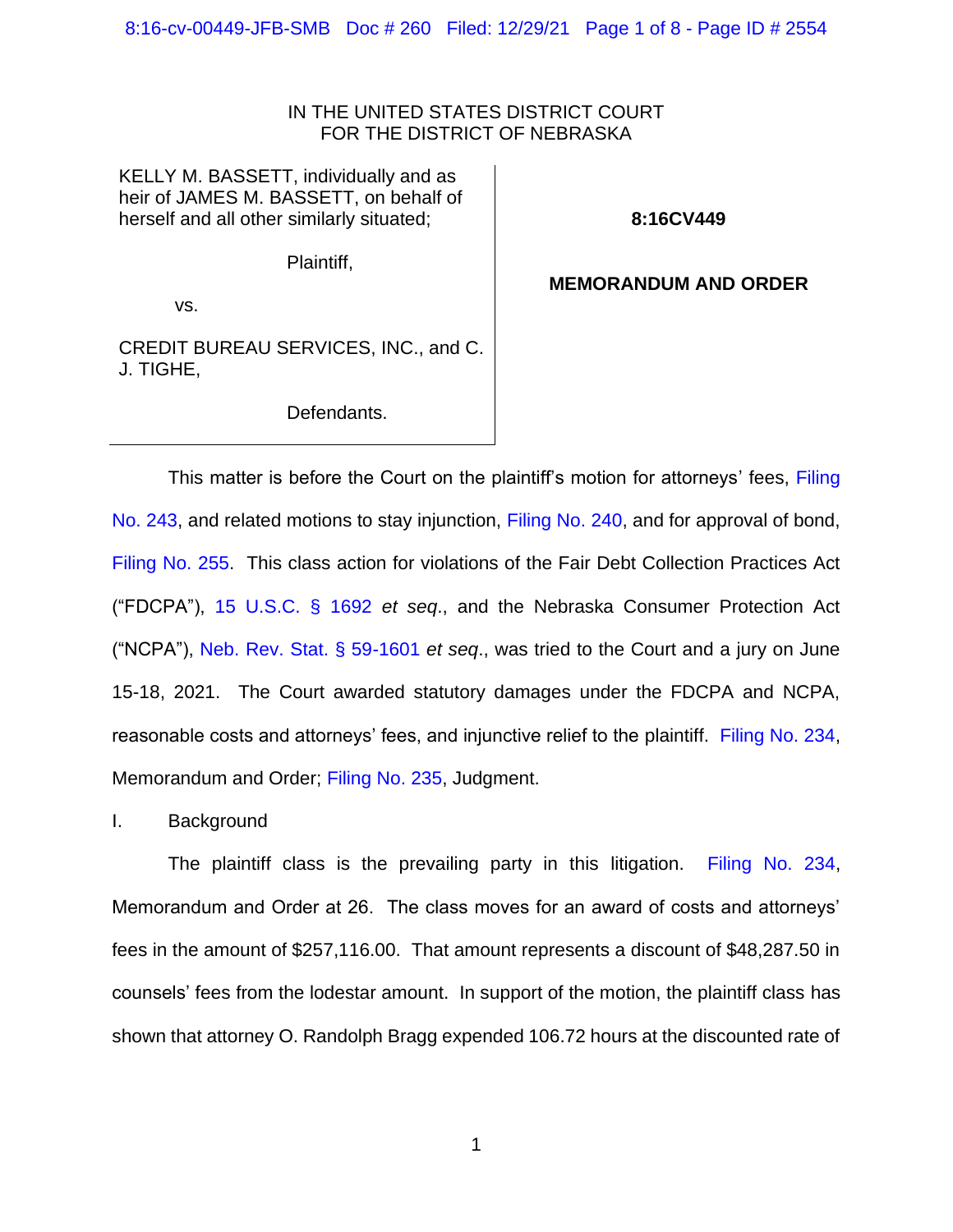\$450.00 per hour, for a total of \$48,022.50.<sup>1</sup> [Filing No. 245-3,](https://ecf.ned.uscourts.gov/doc1/11314785063) Ex. 2A, Time Report. Further, he advanced expenses to the class in the amount of \$5,193.99, for providing notice to the class. [Filing No. 245-2,](https://ecf.ned.uscourts.gov/doc1/11314785062) Ex. 2, Declaration of O. Randolph Bragg ("Bragg Decl."). The plaintiff has shown that Pamela A. Car worked 185.15 hours on behalf of plaintiff and the class at the hourly rate of \$400.00 - \$415.00 per hour, for a total of \$74,705.00. [Filing No. 245-6,](https://ecf.ned.uscourts.gov/doc1/11314785066) Ex. 3A, Time Report. Attorney Car states that she reduced time in the exercise of billing discretion to eliminate time for duplicate tasks and most meetings attended with co-counsel. [Filing No. 245-5,](https://ecf.ned.uscourts.gov/doc1/11314785065) Ex. 3, Declaration of Pamela A. Car ("Car Decl."). The plaintiff has also shown that Attorney William L. Reinbrecht worked 435.7 hours at an hourly rate of \$400.00 per hour, for a total of \$174,280.00, [Filing No.](https://ecf.ned.uscourts.gov/doc1/11314785068)  [245-8,](https://ecf.ned.uscourts.gov/doc1/11314785068) Ex. 4A, Time Record. Attorney Reinbrecht states he expended \$3,202.01 in costs and expenses and \$13,000 in expert witness fees. *[Id](https://ecf.ned.uscourts.gov/doc1/11314785068)*. He further states that the report of net-worth expert and accountant, Roman Basi, was crucial to the case in that it led to a stipulation of the defendants' net worth. [Filing No. 245-7,](https://ecf.ned.uscourts.gov/doc1/11314785067) Declaration of William Reinbrecht ("Reinbrecht Decl."). All the attorneys have shown they have extensive experience and expertise in this sort of litigation. Filing Nos. 245-2, Bragg Decl.; 245-3, Car Decl.; 245-7, Reinbrecht Decl.

Plaintiff Kelly Bassett seeks a \$7,500.00 incentive payment as class representative. Ms. Bassett submits a declaration stating she participated in numerous meetings and telephone calls in preparation for the case, as well as reviewing documents and attending trial. [Filing No. 245-1,](https://ecf.ned.uscourts.gov/doc1/11314785061) Ex. 1, Declaration of Kelly Bassett ("Bassett Decl.").

The plaintiff class also seeks reimbursement of costs and expenses, including the

<sup>1</sup> Mr. Bragg practices in Chicago Illinois and his standard hourly rate is \$600.00 per hour. [Filing No. 245-](https://ecf.ned.uscourts.gov/doc1/11314785062) [2,](https://ecf.ned.uscourts.gov/doc1/11314785062) Ex. 2, Declaration of O. Randolph Bragg ("Bragg Decl.").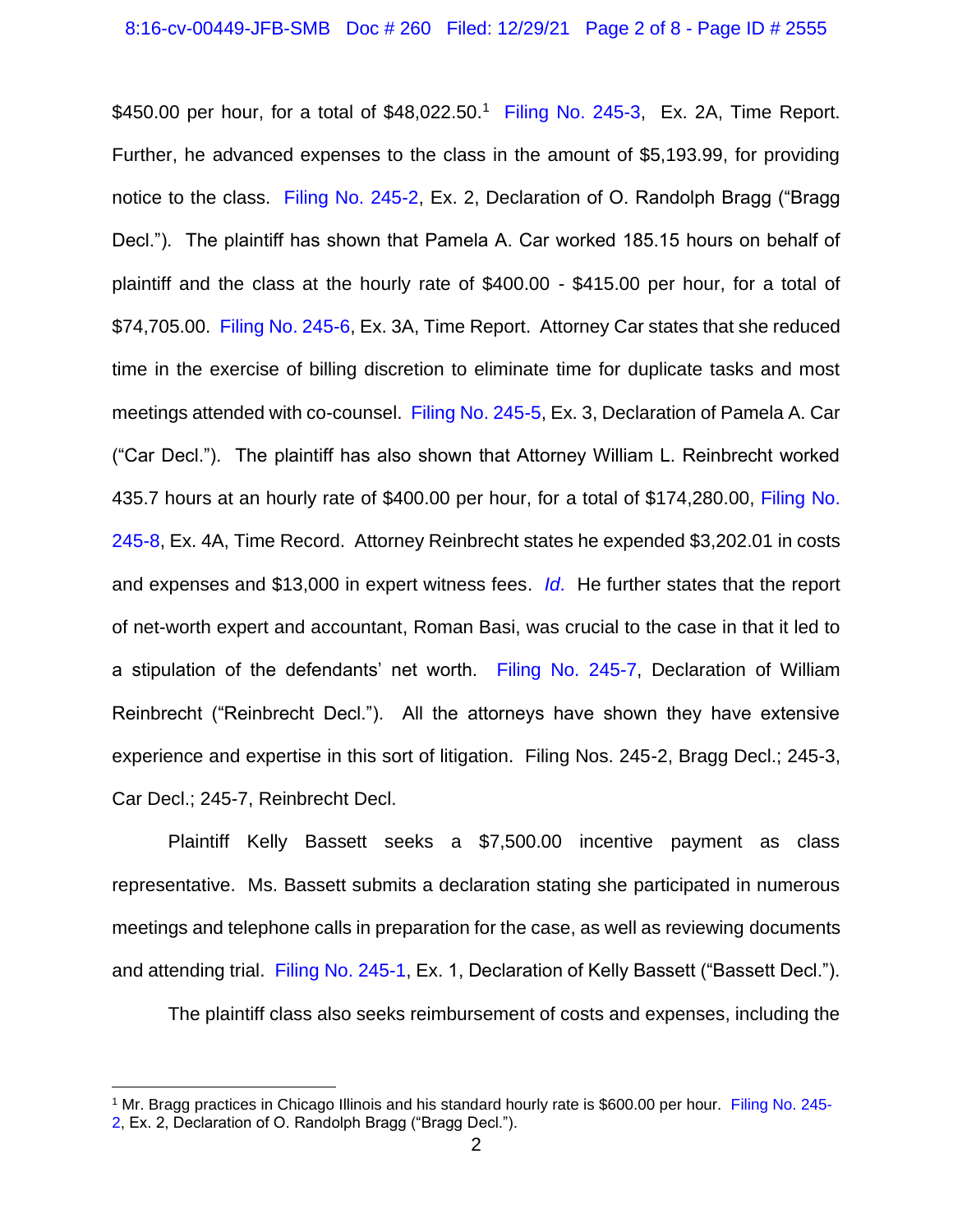## 8:16-cv-00449-JFB-SMB Doc # 260 Filed: 12/29/21 Page 3 of 8 - Page ID # 2556

cost of notice to the class, and fees for net worth expert and accountant. The class argues the expert report was necessary because the defendants failed to answer the plaintiffs' net worth inquiries sincerely. They also contend Mr. Basi's expert report and rebuttal resulted in the net worth stipulation, which shortened the trial and benefitted the class.

The defendants object to the award of fees. [Filing No. 248.](https://ecf.ned.uscourts.gov/doc1/11314793478) They argue that the hours expended are unreasonable and the hourly rates are excessive, contending that a reasonable rate would be no more than \$225.00 per hour. Defendants contend that any fee award should be limited to a maximum of \$60,000.00, in view of the small recovery to the class. They also argue that certain charges are duplicative and/or excessive and challenge the incentive award and expert witness fee. Further, they assert the plaintiff has not provided sufficient documentation for the costs and expenses.

The defendants have filed an appeal. [Filing No. 237.](https://ecf.ned.uscourts.gov/doc1/11314773317) They move to stay the Court's injunction pending the appeal. [Filing No. 240.](https://ecf.ned.uscourts.gov/doc1/11314777446) The Eighth Circuit Court of Appeals has denied a motion to stay the injunction filed in that Court. [Filing No. 258.](https://ecf.ned.uscourts.gov/doc1/11314823801) The plaintiff class opposes the motion, arguing that staying the injunction would result in significant harm to consumers. The defendants also seek approval of a cash bond in the amount of \$52,00.00 to stay the monetary portion of the Court's judgment. [Filing No. 255.](https://ecf.ned.uscourts.gov/doc1/11314817796) The plaintiff objects to approval of a bond in that amount, noting that a bond in that amount would not cover any potential award of attorney fees. *See* [Filing No. 256.](https://ecf.ned.uscourts.gov/doc1/11314818984)

II. LAW

The starting point in determining the amount of attorney fees is the "lodestar," which is calculated by multiplying the number of hours reasonably expended by reasonable hourly rates. *Hensley v. Eckerhart*[, 461 U.S. 424, 433 \(1983\);](https://www.westlaw.com/Document/I1773bb109c1f11d993e6d35cc61aab4a/View/FullText.html?transitionType=Default&contextData=(sc.Default)&VR=3.0&RS=da3.0&fragmentIdentifier=co_pp_sp_780_433) *[Emery v. Hunt](https://www.westlaw.com/Document/I9e098b0879b411d9ac1ffa9f33b6c3b0/View/FullText.html?transitionType=Default&contextData=(sc.Default)&VR=3.0&RS=da3.0&fragmentIdentifier=co_pp_sp_506_1046)*, [272 F.3d 1042, 1046 \(8th Cir. 2001\).](https://www.westlaw.com/Document/I9e098b0879b411d9ac1ffa9f33b6c3b0/View/FullText.html?transitionType=Default&contextData=(sc.Default)&VR=3.0&RS=da3.0&fragmentIdentifier=co_pp_sp_506_1046) Generally, the court should also take into account

3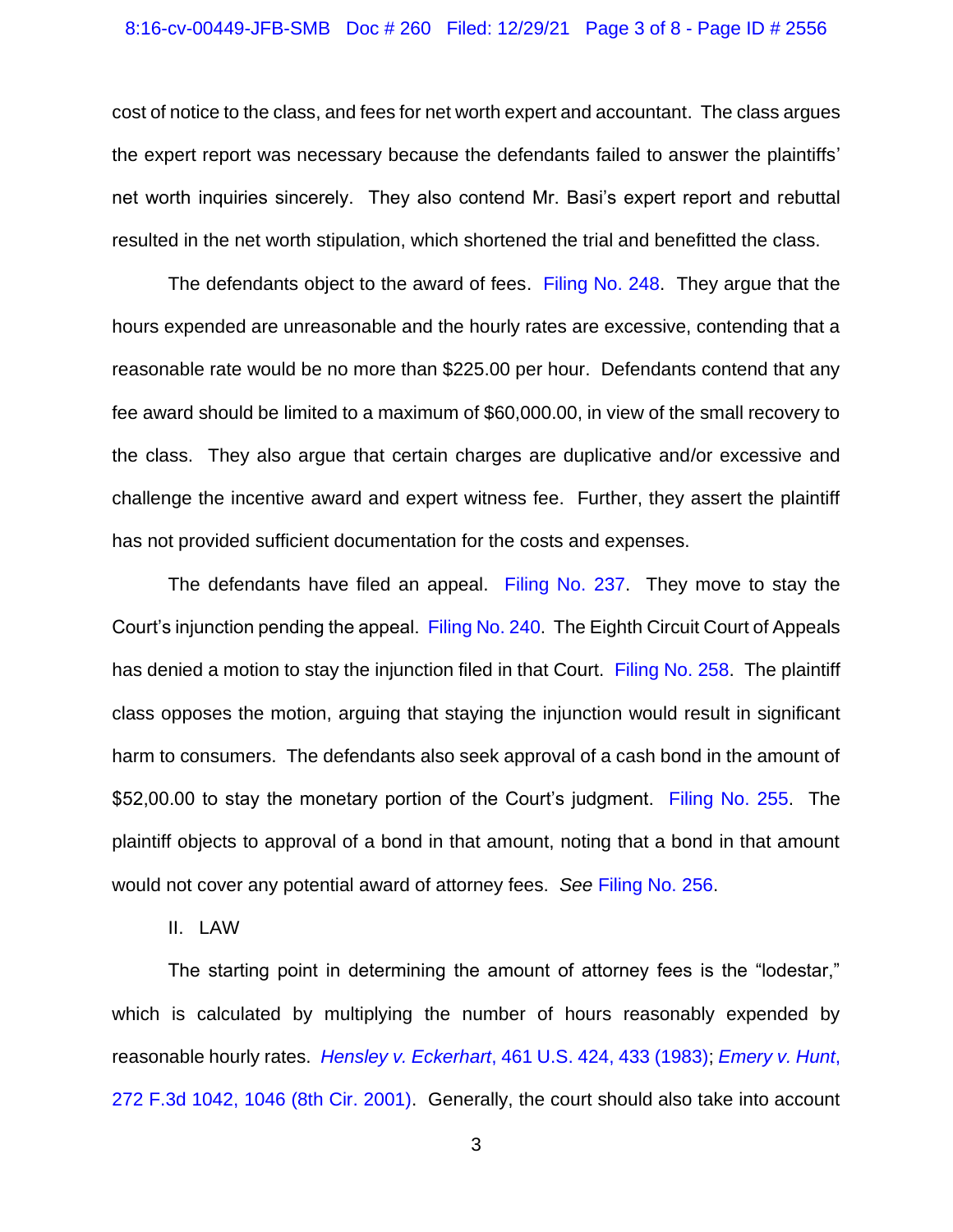the amount of the recovery and the results obtained by the lawsuit. *Hensley,* [461 U.S. at](https://www.westlaw.com/Document/I1773bb109c1f11d993e6d35cc61aab4a/View/FullText.html?transitionType=Default&contextData=(sc.Default)&VR=3.0&RS=da3.0&fragmentIdentifier=co_pp_sp_780_433)  [433;](https://www.westlaw.com/Document/I1773bb109c1f11d993e6d35cc61aab4a/View/FullText.html?transitionType=Default&contextData=(sc.Default)&VR=3.0&RS=da3.0&fragmentIdentifier=co_pp_sp_780_433) *see also Griffin v. Jim Jamison, Inc.*[, 188 F.3d 996, 997 \(8th Cir. 1999\)](https://www.westlaw.com/Document/I4c4f18a694af11d9a707f4371c9c34f0/View/FullText.html?transitionType=Default&contextData=(sc.Default)&VR=3.0&RS=da3.0&fragmentIdentifier=co_pp_sp_506_997) (ERISA case). However, the FDCPA's fee-shifting provision is mandatory. *See* [15 U.S.C. § 1692k\(a\)\(3\)](https://www.westlaw.com/Document/N0157858038B311E1BDE18D09F4C9FE75/View/FullText.html?transitionType=Default&contextData=(sc.Default)&VR=3.0&RS=da3.0) (stating that a person in violation of the statute "is liable" for attorney's fees to a successful plaintiff); *[Zagorski v. Midwest Billing Servs., Inc.](https://www.westlaw.com/Document/I257bd0ca943111d9bdd1cfdd544ca3a4/View/FullText.html?transitionType=Default&contextData=(sc.Default)&VR=3.0&RS=da3.0&fragmentIdentifier=co_pp_sp_506_1166)*, 128 F.3d 1164, 1166 (7th Cir.1997) (per curiam) ("[T]he award of attorney's fees to plaintiffs for a debt collector's violation of 'any provision' of the FDCPA is mandatory."); *[Hennessy v. Daniels Law Office](https://www.westlaw.com/Document/Icc4fabd179c211d9bf29e2067ad74e5b/View/FullText.html?transitionType=Default&contextData=(sc.Default)&VR=3.0&RS=da3.0&fragmentIdentifier=co_pp_sp_506_553)*, 270 F.3d 551, [553 \(8th Cir. 2001\)](https://www.westlaw.com/Document/Icc4fabd179c211d9bf29e2067ad74e5b/View/FullText.html?transitionType=Default&contextData=(sc.Default)&VR=3.0&RS=da3.0&fragmentIdentifier=co_pp_sp_506_553) (citing *[Zagorski](https://www.westlaw.com/Document/I257bd0ca943111d9bdd1cfdd544ca3a4/View/FullText.html?transitionType=Default&contextData=(sc.Default)&VR=3.0&RS=da3.0)*); absent exceptional circumstances, a successful plaintiff in an FDCPA action is entitled to fees. *[Davis v. Credit Bureau of the S.](https://www.westlaw.com/Document/Ib4735830e9e911e8a99cca37ea0f7dc8/View/FullText.html?transitionType=Default&contextData=(sc.Default)&VR=3.0&RS=da3.0&fragmentIdentifier=co_pp_sp_506_977)*, 908 F.3d [972, 977 \(5th Cir. 2018\)](https://www.westlaw.com/Document/Ib4735830e9e911e8a99cca37ea0f7dc8/View/FullText.html?transitionType=Default&contextData=(sc.Default)&VR=3.0&RS=da3.0&fragmentIdentifier=co_pp_sp_506_977) (recognizing a special circumstances exception to the mandatory fee-shifting provision of the FDCPA); *Tolentino v. Friedman*[, 46 F.3d 645, 652 \(7th Cir.](https://www.westlaw.com/Document/I12905030910211d98e8fb00d6c6a02dd/View/FullText.html?transitionType=Default&contextData=(sc.Default)&VR=3.0&RS=da3.0&fragmentIdentifier=co_pp_sp_506_652)  [1995\)](https://www.westlaw.com/Document/I12905030910211d98e8fb00d6c6a02dd/View/FullText.html?transitionType=Default&contextData=(sc.Default)&VR=3.0&RS=da3.0&fragmentIdentifier=co_pp_sp_506_652) ("In order to encourage able counsel to undertake FDCPA cases, as congress intended, it is necessary that counsel be awarded fees commensurate with those which they could obtain by taking other types of cases."). "While attorney's fees need not be proportionate to the minimal statutory damages in FDCPA cases, they must nevertheless be reasonable." *Davis*[, 908 F.3d at 977](https://www.westlaw.com/Document/Ib4735830e9e911e8a99cca37ea0f7dc8/View/FullText.html?transitionType=Default&contextData=(sc.Default)&VR=3.0&RS=da3.0&fragmentIdentifier=co_pp_sp_506_977) (stating that "[a]lthough complete denial of otherwise generally mandatory attorney's fees is a rare and drastic sanction, the outrageous facts in this case suggest that the district court did not abuse its discretion in determining that Davis was not entitled to attorney's fees, or that the reasonable attorney's fee was \$0.").

In determining a reasonable attorney fee, the district court should consider the factors set forth in *[Johnson v. Georgia Highway Express, Inc.](https://www.westlaw.com/Document/Ie0d6dcd7903e11d98e8fb00d6c6a02dd/View/FullText.html?transitionType=Default&contextData=(sc.Default)&VR=3.0&RS=da3.0&fragmentIdentifier=co_pp_sp_350_717)*, 488 F.2d 714, 717-19 (5th [Cir. 1984\),](https://www.westlaw.com/Document/Ie0d6dcd7903e11d98e8fb00d6c6a02dd/View/FullText.html?transitionType=Default&contextData=(sc.Default)&VR=3.0&RS=da3.0&fragmentIdentifier=co_pp_sp_350_717) though it need not exhaustively address every factor.<sup>2</sup> A reasonable hourly

<sup>2</sup> The *Johnson* factors are: (1) the time and labor required; (2) the novelty and difficulty of the questions;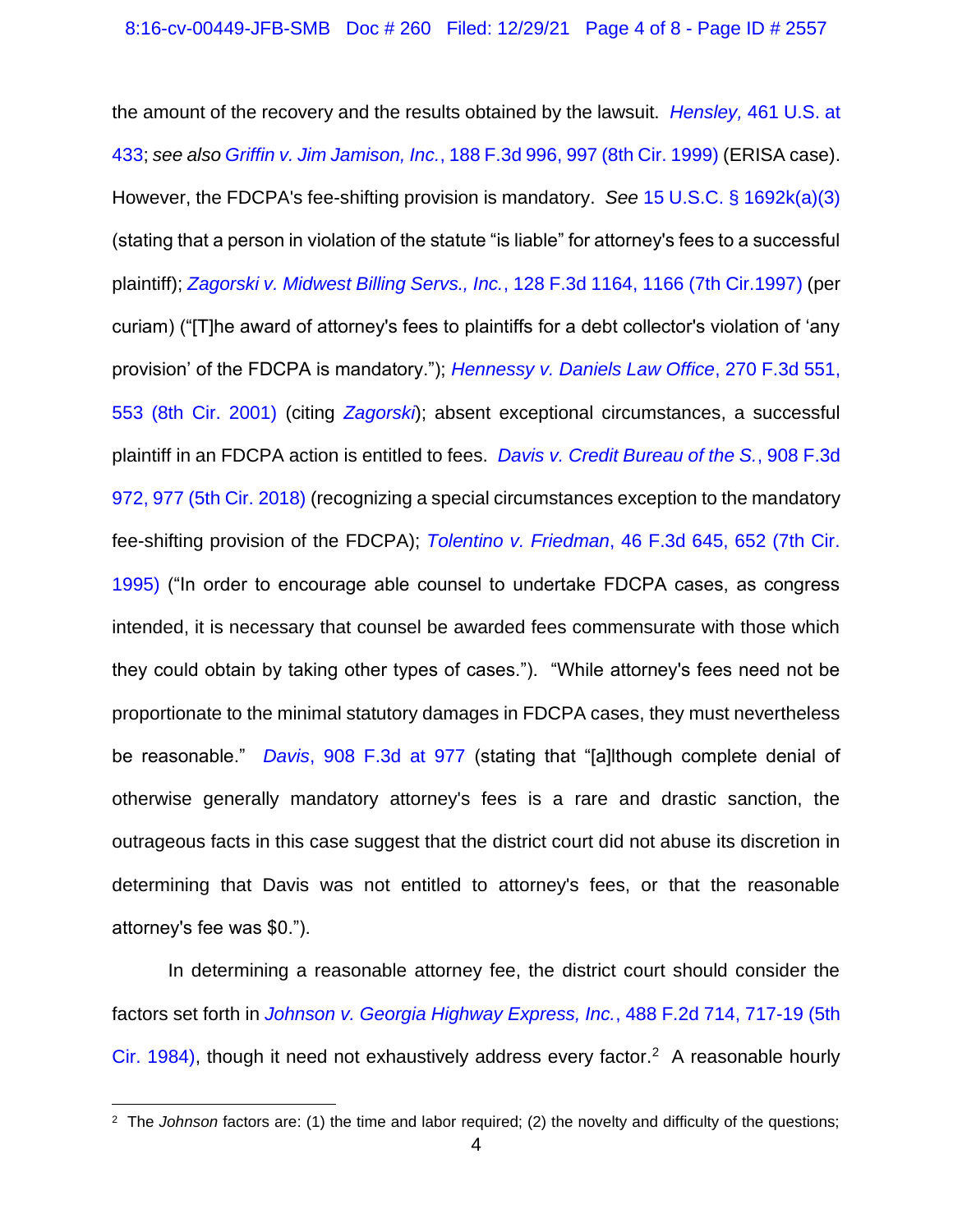rate is usually the ordinary rate for similar work in the community where the case has been litigated. *Emery*[, 272 F.3d at 1048.](https://www.westlaw.com/Document/I9e098b0879b411d9ac1ffa9f33b6c3b0/View/FullText.html?transitionType=Default&contextData=(sc.Default)&VR=3.0&RS=da3.0)

Courts routinely approve incentive awards to compensate named plaintiffs for the services they provide and the risks they incur during the course of the class action litigation. *Meijer, Inc. v. 3M*[, 2006 WL 2382718 \\*24 \(E.D. Pa. 2006\)](https://www.westlaw.com/Document/I6f73ef3f2eec11dbbffafa490ee528f6/View/FullText.html?transitionType=Default&contextData=(sc.Default)&VR=3.0&RS=da3.0&fragmentIdentifier=co_pp_sp_999_24) (quoting *[In re S. Ohio](https://www.westlaw.com/Document/I3eff8164566811d9a99c85a9e6023ffa/View/FullText.html?transitionType=Default&contextData=(sc.Default)&VR=3.0&RS=da3.0&fragmentIdentifier=co_pp_sp_344_272)  Correctional Facility*[, 175 F.R.D. 270, 272 \(S.D. Ohio 1997\)](https://www.westlaw.com/Document/I3eff8164566811d9a99c85a9e6023ffa/View/FullText.html?transitionType=Default&contextData=(sc.Default)&VR=3.0&RS=da3.0&fragmentIdentifier=co_pp_sp_344_272) (collecting cases)). "It is particularly appropriate to compensate named representative plaintiffs with incentive awards when they have actively assisted plaintiffs' counsel in their prosecution of the litigation for the benefit of the class." *[Id.](https://www.westlaw.com/Document/I6f73ef3f2eec11dbbffafa490ee528f6/View/FullText.html?transitionType=Default&contextData=(sc.Default)&VR=3.0&RS=da3.0)*

The usual rule is that a plaintiff must *initially* bear the cost of notice to the class. *[Eisen v. Carlisle & Jacquelin](https://www.westlaw.com/Document/I1d22e0859c9711d993e6d35cc61aab4a/View/FullText.html?transitionType=Default&contextData=(sc.Default)&VR=3.0&RS=da3.0&fragmentIdentifier=co_pp_sp_780_178)*, 417 U.S. 156, 178 (1974) (emphasis added). However, the weight of authority appears to endorse the shifting of costs to the defendant when its liability is clearly within sight. *See, e.g., [Hunt v. Imperial Merch. Servs., Inc.](https://www.westlaw.com/Document/I6c0ebb711e0811deb6a3a099756c05b7/View/FullText.html?transitionType=Default&contextData=(sc.Default)&VR=3.0&RS=da3.0&fragmentIdentifier=co_pp_sp_506_1143)*, 560 F.3d [1137, 1143 \(9th Cir. 2009\);](https://www.westlaw.com/Document/I6c0ebb711e0811deb6a3a099756c05b7/View/FullText.html?transitionType=Default&contextData=(sc.Default)&VR=3.0&RS=da3.0&fragmentIdentifier=co_pp_sp_506_1143) 3 Newberg on Class Actions § 8.33 (5th ed. 2013). "A district court may award witness fees if it determines that the witness's testimony 'was crucial to the issues decided and the expenditures were necessary to the litigation.'" *[Marmo v.](https://www.westlaw.com/Document/Ic02a5b6322e811db80c2e56cac103088/View/FullText.html?transitionType=Default&contextData=(sc.Default)&VR=3.0&RS=da3.0&fragmentIdentifier=co_pp_sp_506_763)  Tyson Fresh Meats, Inc.*[, 457 F.3d 748, 763 \(8th Cir. 2006\)](https://www.westlaw.com/Document/Ic02a5b6322e811db80c2e56cac103088/View/FullText.html?transitionType=Default&contextData=(sc.Default)&VR=3.0&RS=da3.0&fragmentIdentifier=co_pp_sp_506_763) (quoting *[Neb. Pub. Power](https://www.westlaw.com/Document/I4c1bd3a594af11d9a707f4371c9c34f0/View/FullText.html?transitionType=Default&contextData=(sc.Default)&VR=3.0&RS=da3.0&fragmentIdentifier=co_pp_sp_350_975)  Dist. v. Austin Power, Inc.*[, 773 F.2d 960, 975 \(8th Cir. 1985\)\)](https://www.westlaw.com/Document/I4c1bd3a594af11d9a707f4371c9c34f0/View/FullText.html?transitionType=Default&contextData=(sc.Default)&VR=3.0&RS=da3.0&fragmentIdentifier=co_pp_sp_350_975).

[Federal Rule of Civil Procedure 62\(c\)](https://www.westlaw.com/Document/N0DCBDBA0B96C11D8983DF34406B5929B/View/FullText.html?transitionType=Default&contextData=(sc.Default)&VR=3.0&RS=da3.0) allows a court to "suspend, modify, restore, or grant an injunction on terms for bond or other terms that secure the opposing party's

<sup>(3)</sup> the skill requisite to perform the legal service properly; (4) the preclusion of employment by the attorney due to acceptance of the case; (5) the customary fee; (6) whether the fee is fixed or contingent; (7) time limitations imposed by the client or the circumstances; (8) the amount involved and the results obtained; (9) the experience, reputation, and ability of the attorneys; (10) the "undesirability" of the case; (11) the nature and length of the professional relationship with the client; and (12) awards in similar cases. *[Johnson](https://www.westlaw.com/Document/Ie0d6dcd7903e11d98e8fb00d6c6a02dd/View/FullText.html?transitionType=Default&contextData=(sc.Default)&VR=3.0&RS=da3.0&fragmentIdentifier=co_pp_sp_350_717)*, [488 F.2d at 717-19.](https://www.westlaw.com/Document/Ie0d6dcd7903e11d98e8fb00d6c6a02dd/View/FullText.html?transitionType=Default&contextData=(sc.Default)&VR=3.0&RS=da3.0&fragmentIdentifier=co_pp_sp_350_717)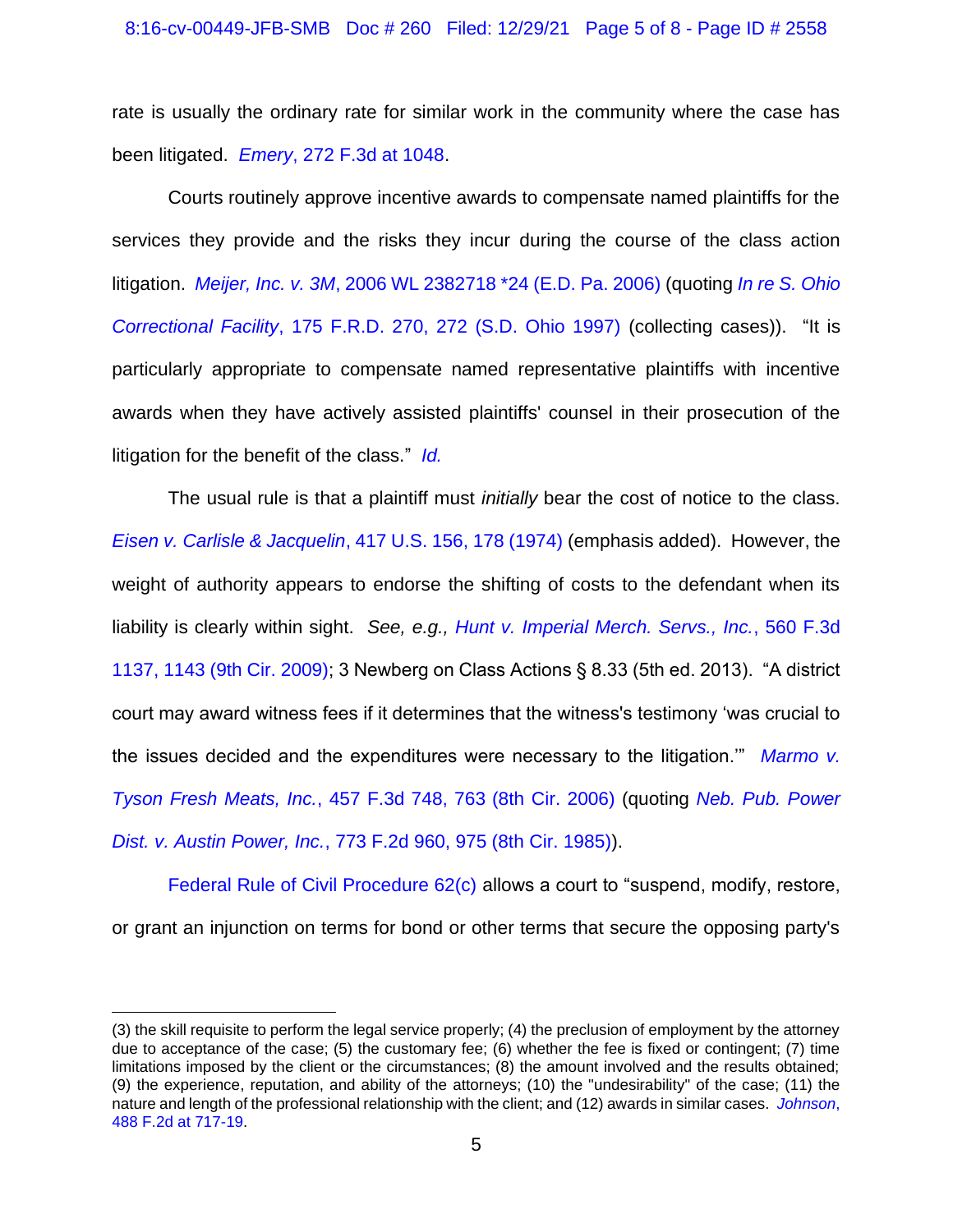rights." [Fed. R. Civ. P. 62\(c\).](https://www.westlaw.com/Document/N0DCBDBA0B96C11D8983DF34406B5929B/View/FullText.html?transitionType=Default&contextData=(sc.Default)&VR=3.0&RS=da3.0) Nevertheless, a stay is an intrusion into the ordinary processes of administration and judicial review, and accordingly is not a matter of right, even if irreparable injury might otherwise result to the appellant. *[Nken v. Holder](https://www.westlaw.com/Document/Id0fe62e22f3811deabded03f2b83b8a4/View/FullText.html?transitionType=Default&contextData=(sc.Default)&VR=3.0&RS=da3.0&fragmentIdentifier=co_pp_sp_780_427)*, 556 U.S. [418, 427 \(2009\).](https://www.westlaw.com/Document/Id0fe62e22f3811deabded03f2b83b8a4/View/FullText.html?transitionType=Default&contextData=(sc.Default)&VR=3.0&RS=da3.0&fragmentIdentifier=co_pp_sp_780_427) Because a stay is an exercise of judicial discretion—dependent on the circumstances of the particular case—the applicant bears the burden of showing that the circumstances justify an exercise of that discretion. *Id.* [at 433-34.](https://www.westlaw.com/Document/Id0fe62e22f3811deabded03f2b83b8a4/View/FullText.html?transitionType=Default&contextData=(sc.Default)&VR=3.0&RS=da3.0&fragmentIdentifier=co_pp_sp_780_433) A court's judgment is to be guided by sound legal principles "distilled into consideration of four factors: '(1) whether the applicant has made a strong showing that it is likely to succeed on the merits; (2) whether the applicant will be irreparably injured absent a stay; (3) whether issuance of the stay will substantially injure the other parties interested in the proceeding; and (4) where the public interest lies.'" *Id.* [at 434](https://www.westlaw.com/Document/Id0fe62e22f3811deabded03f2b83b8a4/View/FullText.html?transitionType=Default&contextData=(sc.Default)&VR=3.0&RS=da3.0&fragmentIdentifier=co_pp_sp_780_434) (quoting *Hilton v. Braunskill*[, 481 U.S. 770, 778](https://www.westlaw.com/Document/I1d18f5849c9711d993e6d35cc61aab4a/View/FullText.html?transitionType=Default&contextData=(sc.Default)&VR=3.0&RS=da3.0&fragmentIdentifier=co_pp_sp_780_778)  [\(1987\)\)](https://www.westlaw.com/Document/I1d18f5849c9711d993e6d35cc61aab4a/View/FullText.html?transitionType=Default&contextData=(sc.Default)&VR=3.0&RS=da3.0&fragmentIdentifier=co_pp_sp_780_778).

Under the Federal Rules, a party is entitled to a stay of a monetary judgment as a matter of right if a supersedeas bond is posted. [Fed. R. Civ. P. 62\(d\);](https://www.westlaw.com/Document/N0DCBDBA0B96C11D8983DF34406B5929B/View/FullText.html?transitionType=Default&contextData=(sc.Default)&VR=3.0&RS=da3.0) [Fed. R. App. P.](https://www.westlaw.com/Document/NBA5B9300B97711D8983DF34406B5929B/View/FullText.html?transitionType=Default&contextData=(sc.Default)&VR=3.0&RS=da3.0)   $8(a)$  (stating that a party must ordinarily move first in the district court for a stay of the judgment or approval of a supersedeas bond); *see [Am. Mfrs. Mut. Ins. Co. v. Am.](https://www.westlaw.com/Document/I2361bc6e9c1e11d9bdd1cfdd544ca3a4/View/FullText.html?transitionType=Default&contextData=(sc.Default)&VR=3.0&RS=da3.0&fragmentIdentifier=co_pp_sp_708_2)  [Broadcasting-Paramount Theatres, Inc.](https://www.westlaw.com/Document/I2361bc6e9c1e11d9bdd1cfdd544ca3a4/View/FullText.html?transitionType=Default&contextData=(sc.Default)&VR=3.0&RS=da3.0&fragmentIdentifier=co_pp_sp_708_2)*, 87 S. Ct. 1, 2 (1966). "The supersedeas bond serves the dual role of protecting the non-appealing party 'from the risk of a later uncollectible judgment' and also 'provides compensation for those injuries which can be said to be the natural and proximate result of the stay.'" *[Tri Cty. Wholesale Distributors,](https://www.westlaw.com/Document/I1dbcfe90731911e5804ce6d32254bbbf/View/FullText.html?transitionType=Default&contextData=(sc.Default)&VR=3.0&RS=da3.0&fragmentIdentifier=co_pp_sp_344_172)  Inc. v. Labatt USA Operating Co.*[, LLC, 311 F.R.D. 166, 172 \(S.D. Ohio 2015\)](https://www.westlaw.com/Document/I1dbcfe90731911e5804ce6d32254bbbf/View/FullText.html?transitionType=Default&contextData=(sc.Default)&VR=3.0&RS=da3.0&fragmentIdentifier=co_pp_sp_344_172) (quoting *NLRB v. Westphal*[, 859 F.2d 818, 819 \(9th Cir. 1988\).](https://www.westlaw.com/Document/Ic80bed8c95e311d9a707f4371c9c34f0/View/FullText.html?transitionType=Default&contextData=(sc.Default)&VR=3.0&RS=da3.0&fragmentIdentifier=co_pp_sp_350_819) A supersedeas bond filed in connection with a stay pending appeal is usually for the full amount of the judgment,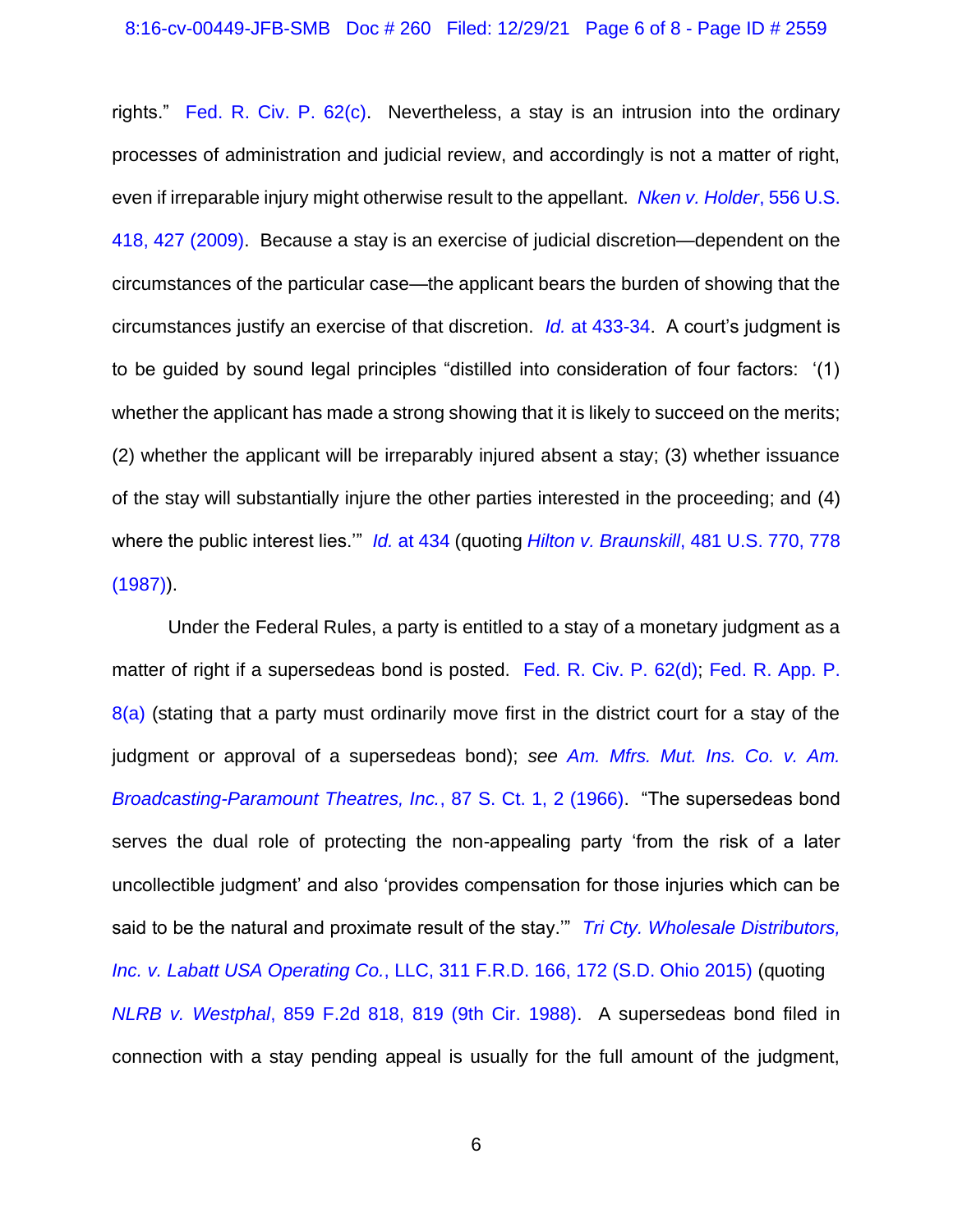though the district court has discretion in setting the amount. *[Strong v. Laubach](https://www.westlaw.com/Document/Ibe67a486c9c311da89709aa238bcead9/View/FullText.html?transitionType=Default&contextData=(sc.Default)&VR=3.0&RS=da3.0&fragmentIdentifier=co_pp_sp_506_1299)*, 443 [F.3d 1297, 1299 \(10th Cir. 2006\).](https://www.westlaw.com/Document/Ibe67a486c9c311da89709aa238bcead9/View/FullText.html?transitionType=Default&contextData=(sc.Default)&VR=3.0&RS=da3.0&fragmentIdentifier=co_pp_sp_506_1299)

III. DISCUSSION

The Court finds that the plaintiff class, as the prevailing party, is entitled to attorneys' fees. The plaintiff class has achieved a significant degree of success in that it has recovered the maximum amount of statutory damages under the FDCPA and NCPA. They have also achieved significant prospective relief in that the defendants have agreed to make changes in their form collection letters.

The Court has reviewed the declarations of counsel and time records submitted in connection with the motion and finds the hours and labor expended on the case were reasonable and necessary to prosecute a case of this nature. The defendants' vigorous defense of the suit added to the fees incurred by the plaintiff class. The Court also finds, based on its familiarity with fees in this community, that rates of \$400.00 per hour for the attorneys involved are appropriate in view of their skill, experience, and the complexity of class-action consumer litigation. These amounts are in line with fee awards in other cases. Mr. Bragg's fees are adjusted accordingly.

The expenses requested (court reporter fees, filing, notice, and service fees) are recoverable as costs. The Court finds that the net-worth expert's testimony was crucial to the issues decided and the expenditure was necessary to the litigation. The plaintiff class is entitled to recover the expert witness fees. The Court has reviewed the bill of costs and finds that the costs are fair and reasonable and were necessary to prosecute the claims on behalf of the class.

The Court finds that a stay of the injunction is not warranted. As noted in the Court's earlier order, it has long been clear that interest cannot be assessed prejudgment

7